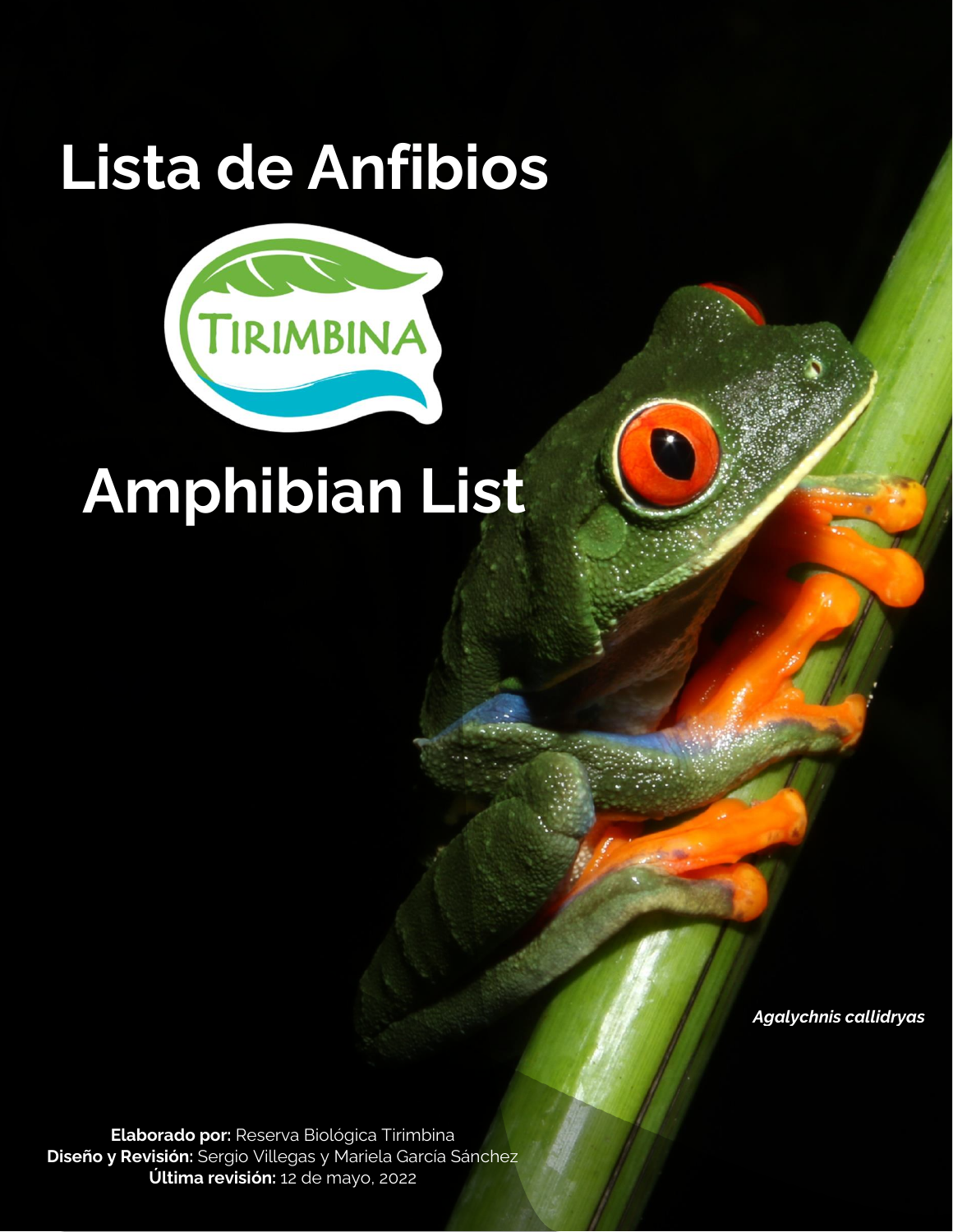### Anfibios de Tirimbina Amphibian list



Esta lista de anfibios es resultado del trabajo de varios colaboradores de Tirimbina, investigadores y aficionados a la herpetofauna que nos han acompañado a lo largo de los años. ¡Gracias a todos ellos tenemos este listado, **con el que puede saber las especies que se han registrado en nuestra reserva, y marcar las que ha observado!**

This amphibians list is result of the work of several collaborators of Tirimbina, researchers and herpetofauna fans who have accompanied us throughout the years. Thanks to all them we have this list, with which **you can know the species that have been registered in our reserve, and check the ones you have seen!**

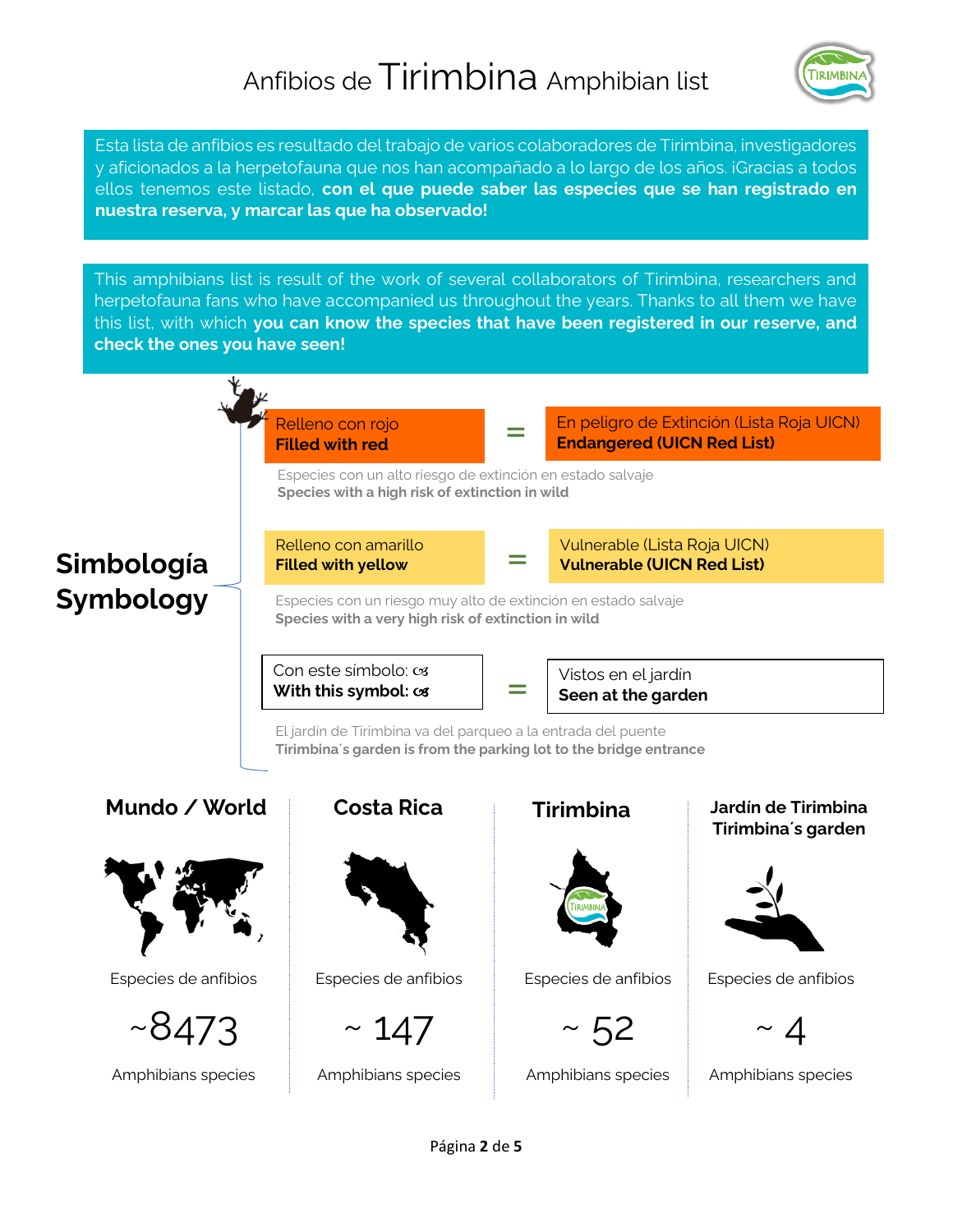## Anfibios de Tirimbina Amphibian list



| Orden Gymnophiona Order              |                                   |              |  |  |
|--------------------------------------|-----------------------------------|--------------|--|--|
| <b>Familia Dermophiidae Family</b>   |                                   |              |  |  |
| <b>Cecílidos/Caecilians</b>          |                                   |              |  |  |
| <b>Especie/Species</b>               | Nombre común/Common name          | <b>Check</b> |  |  |
| Gymnopis multiplicata                | Purple Caecilian                  |              |  |  |
|                                      | Orden Caudata Order               |              |  |  |
| <b>Familia Plethodontidae Family</b> |                                   |              |  |  |
|                                      | Salamandras/Salamanders           |              |  |  |
| Bolitoglossa alvaradoi               | Alvarado's Webfoot Salamander     | ப            |  |  |
| Bolitoglossa colonnea                | Ridge-headed Webfoot Salamander   | ◻            |  |  |
| Bolitoglossa striatula               | Striated Webfoot Salamander       | П            |  |  |
| Oedipina gracilis                    | Long-tailed Worm Salamander       | П            |  |  |
| Orden Anura Order                    |                                   |              |  |  |
|                                      | <b>Familia Bufonidae Family</b>   |              |  |  |
|                                      | Sapos/Toads                       |              |  |  |
| Incilius melanochlorus               | <b>Atlantic Forest Toad</b>       | □            |  |  |
| Incilius valliceps                   | <b>Gulf Coast Toad</b>            | □            |  |  |
| Rhaebo haematiticus                  | Smooth-skinned Toad               | П            |  |  |
| Rhinella horribilis                  | Cane Toad, Marine Toad            | П            |  |  |
| <b>Familia Centrolenidae Family</b>  |                                   |              |  |  |
| <b>Ranas de Vidrio/Glass Frogs</b>   |                                   |              |  |  |
| Cochranella granulosa                | <b>Granular Glass Frog</b>        | ◻            |  |  |
| Espadarana prosoblepon               | <b>Emerald Glass Frog</b>         | $\Box$       |  |  |
| Hyalinobatrachium fleischmanni       | Fleischmann's Glass Frog          | □            |  |  |
| Hyalinobatrachium valerioi           | <b>Reticulated Glass Frog</b>     | □            |  |  |
| Sachatamia albomaculata              | Cascade Glass Frog                | □            |  |  |
| Teratohyla pulverata                 | Dusty Glass Frog                  | □            |  |  |
| Teratohyla spinosa                   | <b>Dwarf Glass Frog</b>           | □            |  |  |
| <b>Familia Craugastoridae Family</b> |                                   |              |  |  |
|                                      | Ranas de Hojarasca/Litter Frogs   |              |  |  |
| Craugastor bransfordii               | <b>Bransford's Litter Frog</b>    | $\Box$       |  |  |
| Craugastor crassidigitus             | Slim-fingered Rain Frog           | □            |  |  |
| Craugastor fitzingeri                | Common Rain Frog                  | □            |  |  |
| Craugastor megacephalus              | Atlantic Broad-headed Litter Frog | ◻            |  |  |
| Craugastor gollmeri                  | Red-eyed Masked Litter Frog       | $\Box$       |  |  |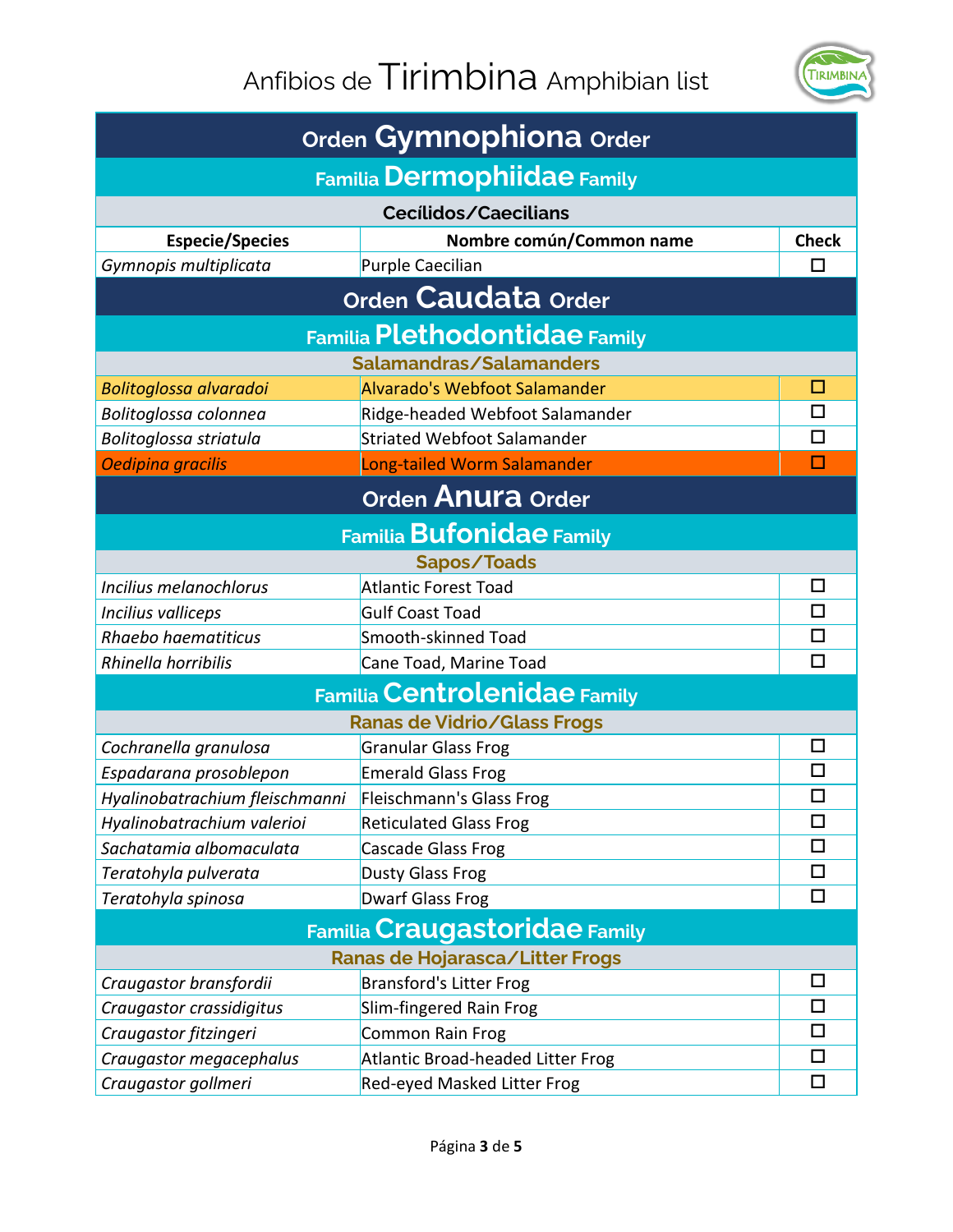### Anfibios de Tirimbina Amphibian list



| Craugastor mimus                            | Masked Litter Frog                             | □      |  |  |
|---------------------------------------------|------------------------------------------------|--------|--|--|
| Craugastor noblei                           | Noble's Masked Litter Frog                     | $\Box$ |  |  |
| Craugastor persimilis                       | Similar Litter Frog                            | $\Box$ |  |  |
| Craugastor talamancae                       | White-lipped Rain Frog                         | $\Box$ |  |  |
| Pristimantis cerasinus                      | Clay-colored Rain Frog                         | П      |  |  |
| Pristimantis cruentus                       | Golden-spotted Rain Frog                       | $\Box$ |  |  |
| Pristimantis ridens                         | Pygmy Rain Frog                                | □      |  |  |
|                                             | <b>Familia Dendrobatidae Family</b>            |        |  |  |
|                                             | <b>Ranas Dardo Venenosas/Poison Dart Frogs</b> |        |  |  |
| Oophaga pumilio                             | Strawberry Poison Dart Frog cs                 | $\Box$ |  |  |
| Phyllobates lugubris                        | Striped Poison Dart Frog cs                    | □      |  |  |
| Dendrobates auratus                         | <b>Green And Black Poison Frog</b>             | П      |  |  |
|                                             |                                                |        |  |  |
| <b>Familia Eleutherodactylidae Family</b>   |                                                |        |  |  |
|                                             | Ranas Campanilla/Dink Frogs                    |        |  |  |
| Diasporus diastema                          | Common Dink Frog cs                            | П      |  |  |
| Familia Phyllomedusidae Family              |                                                |        |  |  |
| <b>Ranas Arborícolas/Tree Frogs</b>         |                                                |        |  |  |
| Agalychnis callidryas                       | Red-eyed Leaf Frog                             | $\Box$ |  |  |
| Agalychnis saltator                         | <b>Blue-sided Gliding Leaf Frog</b>            | □      |  |  |
| Cruziohyla sylviae                          | Sylvia's Tree Frog                             | П      |  |  |
| <b>Familia Hylidae Family</b>               |                                                |        |  |  |
| <b>Ranas Arborícolas/Tree Frogs</b>         |                                                |        |  |  |
| Dendropsophus ebraccatus                    | <b>Hourglass Tree Frog</b>                     | □      |  |  |
| Dendropsophus phlebodes                     | Veined Tree Frog                               | $\Box$ |  |  |
| Boana rufitela                              | Canal Zone Treefrog                            | $\Box$ |  |  |
| Scinax boulengeri                           | Boulenger's Long-snouted Tree Frog             | □      |  |  |
| Scinax elaeochroa                           | Olive Long-snouted Tree Frog                   | □      |  |  |
| Smilisca manisorum                          | Masked Tree Frog                               | □      |  |  |
| Smilisca phaeota                            | Masked treefrog                                | □      |  |  |
| Smilisca puma                               | <b>Tawny Tree Frog</b>                         | □      |  |  |
| Smilisca sordida                            | Drab Streamside Tree Frog                      | $\Box$ |  |  |
| <b>Familia Microhylidae Family</b>          |                                                |        |  |  |
| Ranas de Boca Estrecha/Narrow-mouthed Frogs |                                                |        |  |  |
| Hypopachus pictiventris                     | Southern Narrow-mouthed Frog                   | $\Box$ |  |  |
|                                             |                                                |        |  |  |